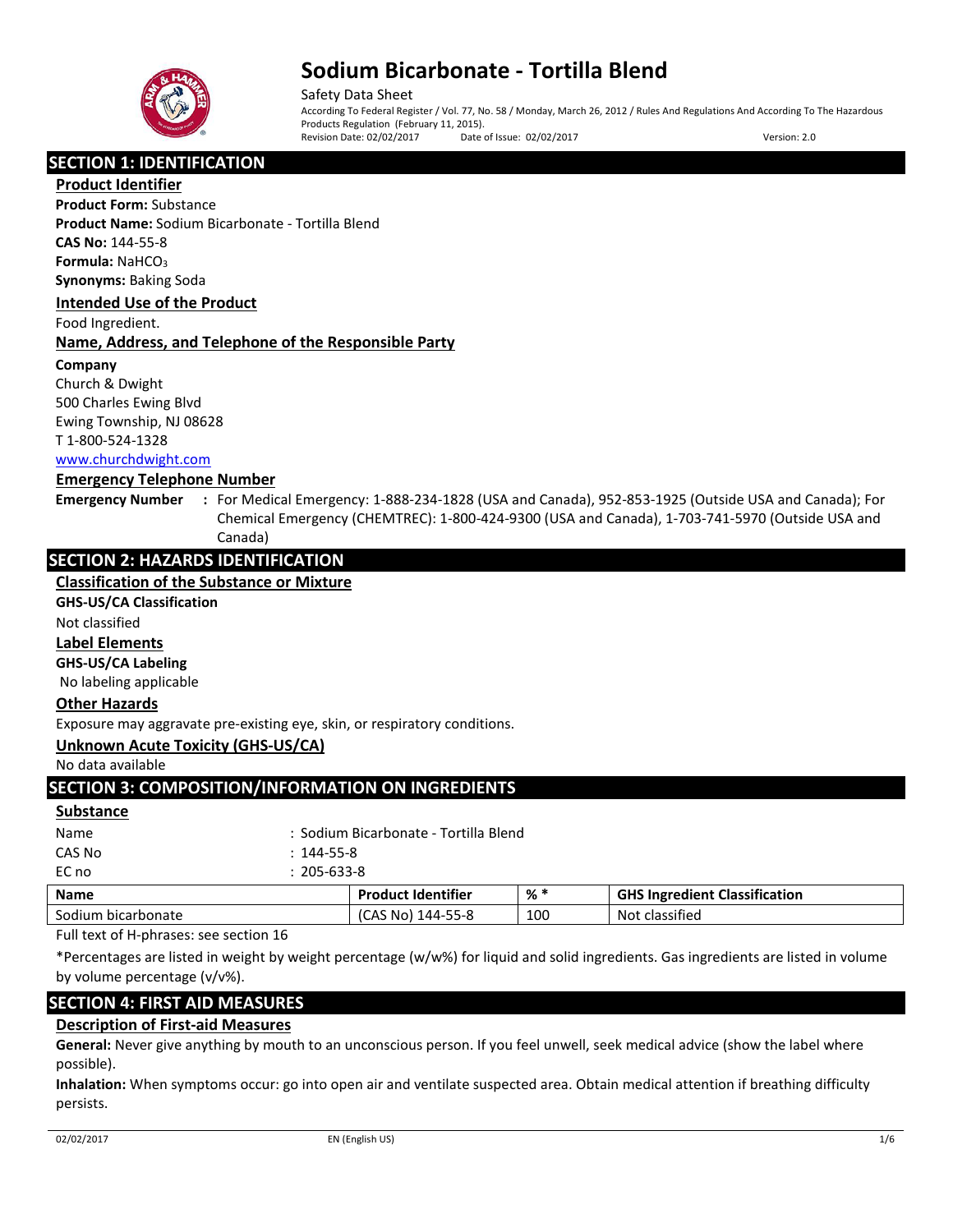### Safety Data Sheet

According To Federal Register / Vol. 77, No. 58 / Monday, March 26, 2012 / Rules And Regulations And According To The Hazardous Products Regulation (February 11, 2015).

**Skin Contact:** Remove contaminated clothing. Drench affected area with water for at least 15 minutes. Obtain medical attention if irritation develops or persists.

**Eye Contact:** Rinse cautiously with water for at least 15 minutes. Remove contact lenses, if present and easy to do. Continue rinsing. Obtain medical attention.

**Ingestion:** Rinse mouth. Do not induce vomiting. Obtain medical attention.

## **Most Important Symptoms and Effects Both Acute and Delayed**

**General:** Not expected to present a significant hazard under anticipated conditions of normal use.

**Inhalation:** Prolonged exposure may cause irritation.

**Skin Contact:** Prolonged exposure may cause skin irritation.

**Eye Contact:** May cause slight irritation to eyes.

**Ingestion:** Large doses may produce systemic alkalosis and expansion in extracellular fluid volume with edema.

**Chronic Symptoms:** None expected under normal conditions of use.

### **Indication of Any Immediate Medical Attention and Special Treatment Needed**

If exposed or concerned, get medical advice and attention. If medical advice is needed, have product container or label at hand.

## **SECTION 5: FIRE-FIGHTING MEASURES**

## **Extinguishing Media**

**Suitable Extinguishing Media:** Water spray, dry chemical, foam, carbon dioxide.

**Unsuitable Extinguishing Media:** Do not use a heavy water stream. Use of heavy stream of water may spread fire.

## **Special Hazards Arising From the Substance or Mixture**

**Fire Hazard:** Not considered flammable but may burn at high temperatures.

**Explosion Hazard:** Product is not explosive.

**Reactivity:** Hazardous reactions will not occur under normal conditions.

### **Advice for Firefighters**

**Precautionary Measures Fire:** Exercise caution when fighting any chemical fire.

**Firefighting Instructions:** Exercise caution when fighting any chemical fire. Use water spray or fog for cooling exposed containers.

**Protection During Firefighting:** Do not enter fire area without proper protective equipment, including respiratory protection.

Hazardous Combustion Products: Carbon oxides (CO, CO<sub>2</sub>). Sodium oxides.

# **Reference to Other Sections**

Refer to Section 9 for flammability properties.

# **SECTION 6: ACCIDENTAL RELEASE MEASURES**

## **Personal Precautions, Protective Equipment and Emergency Procedures**

**General Measures:** Avoid prolonged contact with eyes, skin and clothing. Avoid breathing dust.

### **For Non-Emergency Personnel**

**Protective Equipment:** Use appropriate personal protective equipment (PPE).

**Emergency Procedures:** Evacuate unnecessary personnel.

### **For Emergency Personnel**

**Protective Equipment:** Equip cleanup crew with proper protection.

**Emergency Procedures:** Ventilate area. Upon arrival at the scene, a first responder is expected to recognize the presence of dangerous goods, protect oneself and the public, secure the area, and call for the assistance of trained personnel as soon as conditions permit.

### **Environmental Precautions**

Avoid release to the environment. Prevent entry to sewers and public waters.

# **Methods and Materials for Containment and Cleaning Up**

**For Containment:** Contain and collect as any solid. Contain solid spills with appropriate barriers and prevent migration and entry into sewers or streams.

**Methods for Cleaning Up:** Clean up spills immediately and dispose of waste safely. Recover the product by vacuuming, shoveling or sweeping. Transfer spilled material to a suitable container for disposal. Contact competent authorities after a spill.

### **Reference to Other Sections**

See Section 8 for exposure controls and personal protection and Section 13 for disposal considerations.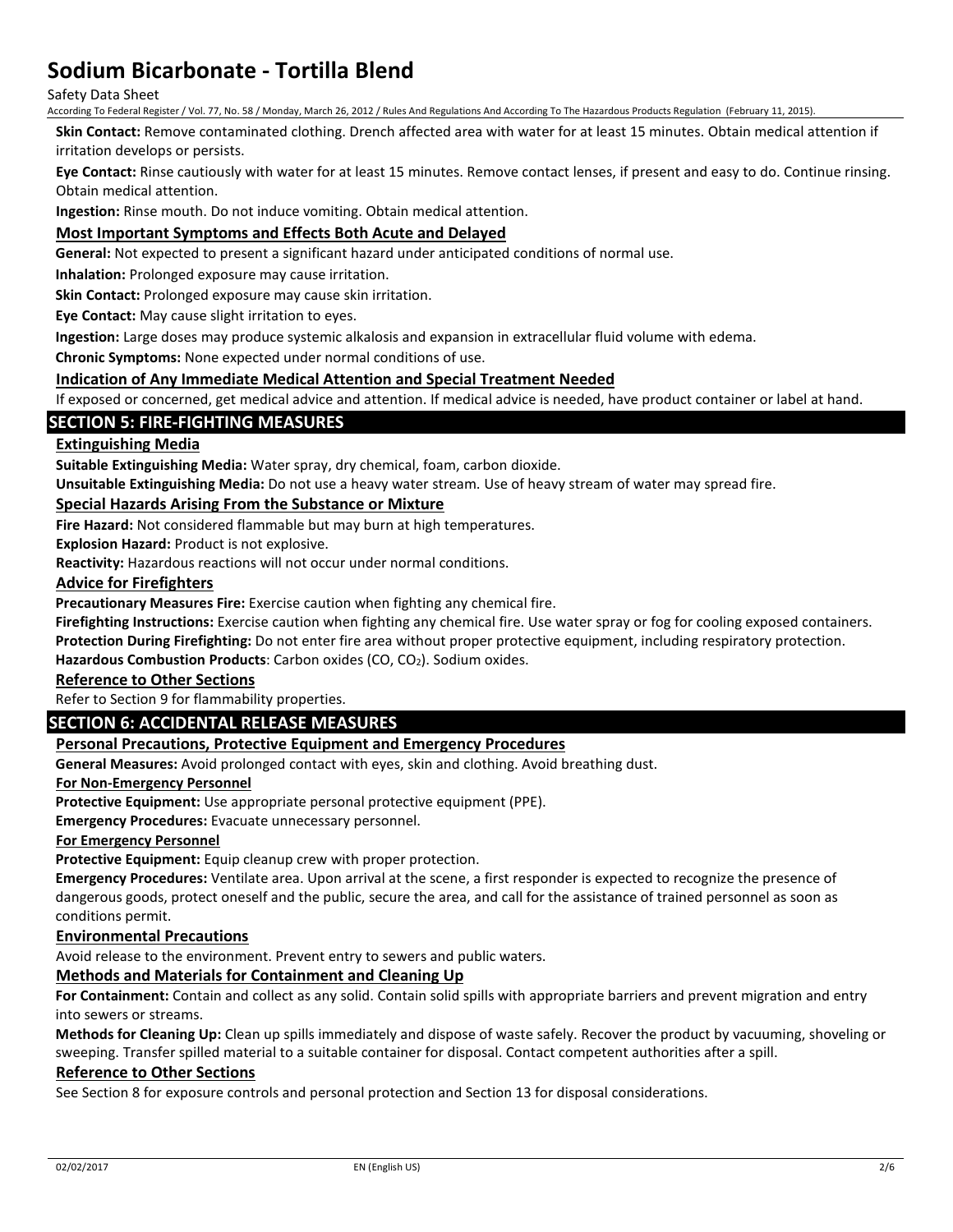Safety Data Sheet

According To Federal Register / Vol. 77, No. 58 / Monday, March 26, 2012 / Rules And Regulations And According To The Hazardous Products Regulation (February 11, 2015).

## **SECTION 7: HANDLING AND STORAGE**

## **Precautions for Safe Handling**

**Precautions for Safe Handling:** Wash hands and other exposed areas with mild soap and water before eating, drinking or smoking and when leaving work. Avoid prolonged contact with eyes, skin and clothing. Avoid breathing dust.

**Hygiene Measures:** Handle in accordance with good industrial hygiene and safety procedures.

## **Conditions for Safe Storage, Including Any Incompatibilities**

**Technical Measures:** Comply with applicable regulations.

**Storage Conditions:** Keep container closed when not in use. Store in a dry, cool place. Keep/Store away from direct sunlight, extremely high or low temperatures and incompatible materials.

**Incompatible Materials:** Strong acids, strong bases, strong oxidizers. Water. Lime.

### **Storage Temperature:** < 65 °C (< 150 °F)

### **Specific End Use(s)**

Food Ingredient, Pharmaceutical, Household and Personal Care Product, Water Treatment, General Industrial Use.

## **SECTION 8: EXPOSURE CONTROLS/PERSONAL PROTECTION**

## **Control Parameters**

For substances listed in section 3 that are not listed here, there are no established Exposure limits from the manufacturer, supplier, importer, or the appropriate advisory agency including: ACGIH (TLV), AIHA (WEEL), NIOSH (REL), OSHA (PEL), Canadian provincial governments, or the Mexican government.

| Particulates not otherwise classified (PNOC) |                                             |                                                                                  |
|----------------------------------------------|---------------------------------------------|----------------------------------------------------------------------------------|
| <b>USA ACGIH</b>                             | ACGIH TWA $(mg/m3)$                         | 3 mg/m <sup>3</sup> Respirable fraction                                          |
|                                              |                                             | 10 mg/m $3$ Total Dust                                                           |
| <b>USA OSHA</b>                              | OSHA PEL (TWA) (mg/m <sup>3</sup> )         | 5 mg/m <sup>3</sup> Respirable fraction                                          |
|                                              |                                             | 15 mg/m <sup>3</sup> Total Dust                                                  |
| <b>Alberta</b>                               | OEL TWA (mg/m <sup>3</sup> )                | 10 mg/m $3$ (total)                                                              |
|                                              |                                             | 3 mg/m <sup>3</sup> (respirable)                                                 |
| <b>British Columbia</b>                      | OEL TWA (mg/m <sup>3</sup> )                | 10 mg/m <sup>3</sup> (nuisance dust-total dust)                                  |
|                                              |                                             | 3 mg/m <sup>3</sup> (nuisance dust-respirable fraction)                          |
| Manitoba                                     | OEL TWA (mg/m <sup>3</sup> )                | 10 mg/m <sup>3</sup> (inhalable particles, recommended)                          |
|                                              |                                             | 3 mg/m <sup>3</sup> (respirable particles, recommended)                          |
| <b>New Brunswick</b>                         | OEL TWA (mg/m <sup>3</sup> )                | 3 mg/m <sup>3</sup> (particulate matter containing no Asbestos and <1%           |
|                                              |                                             | Crystalline silica, respirable fraction)                                         |
|                                              |                                             | 10 mg/m <sup>3</sup> (particulate matter containing no Asbestos and <1%          |
|                                              |                                             | Crystalline silica, inhalable fraction)                                          |
| <b>Newfoundland &amp; Labrador</b>           | OEL TWA (mg/m <sup>3</sup> )                | 10 mg/m <sup>3</sup> (inhalable particles, recommended)                          |
|                                              |                                             | 3 mg/m <sup>3</sup> (respirable particles, recommended)                          |
| Nova Scotia                                  | OEL TWA (mg/m <sup>3</sup> )                | 10 mg/m <sup>3</sup> (inhalable particles, recommended)                          |
|                                              |                                             | 3 mg/m <sup>3</sup> (respirable particles, recommended)                          |
| <b>Nunavut</b>                               | OEL STEL (mg/m <sup>3</sup> )               | 20 mg/m <sup>3</sup> (insoluble or poorly soluble-inhalable fraction)            |
|                                              |                                             | 6 mg/m <sup>3</sup> (insoluble or poorly soluble-respirable fraction)            |
| <b>Nunavut</b>                               | OEL TWA (mg/m <sup>3</sup> )                | 10 mg/m <sup>3</sup> (insoluble or poorly soluble-inhalable fraction)            |
|                                              |                                             | 3 mg/m <sup>3</sup> (insoluble or poorly soluble-respirable fraction)            |
| <b>Northwest Territories</b>                 | OEL STEL (mg/m <sup>3</sup> )               | 20 mg/m <sup>3</sup> (insoluble or poorly soluble-inhalable fraction)            |
|                                              |                                             | 6 mg/m <sup>3</sup> (insoluble or poorly soluble-respirable fraction)            |
| <b>Northwest Territories</b>                 | OEL TWA (mg/m <sup>3</sup> )                | 10 mg/m <sup>3</sup> (insoluble or poorly soluble-inhalable fraction)            |
|                                              |                                             | 3 mg/m <sup>3</sup> (insoluble or poorly soluble-respirable fraction)            |
| <b>Ontario</b>                               | OEL TWA (mg/m <sup>3</sup> )                | 10 mg/m <sup>3</sup> (inhalable)                                                 |
|                                              |                                             | 3 mg/m <sup>3</sup> (respirable)                                                 |
| <b>Prince Edward Island</b>                  | OEL TWA (mg/m <sup>3</sup> )                | 10 mg/m <sup>3</sup> (inhalable particles, recommended)                          |
|                                              |                                             | 3 mg/m <sup>3</sup> (respirable particles, recommended)                          |
| Québec                                       | VEMP ( $mg/m3$ )                            | 10 mg/m <sup>3</sup> (including dust, inert or nuisance particulates-total dust) |
| Saskatchewan                                 | $\overline{OE}$ L STEL (mg/m <sup>3</sup> ) | 20 mg/m <sup>3</sup> (insoluble or poorly soluble-inhalable fraction)            |
|                                              |                                             | 6 mg/m <sup>3</sup> (insoluble or poorly soluble-respirable fraction)            |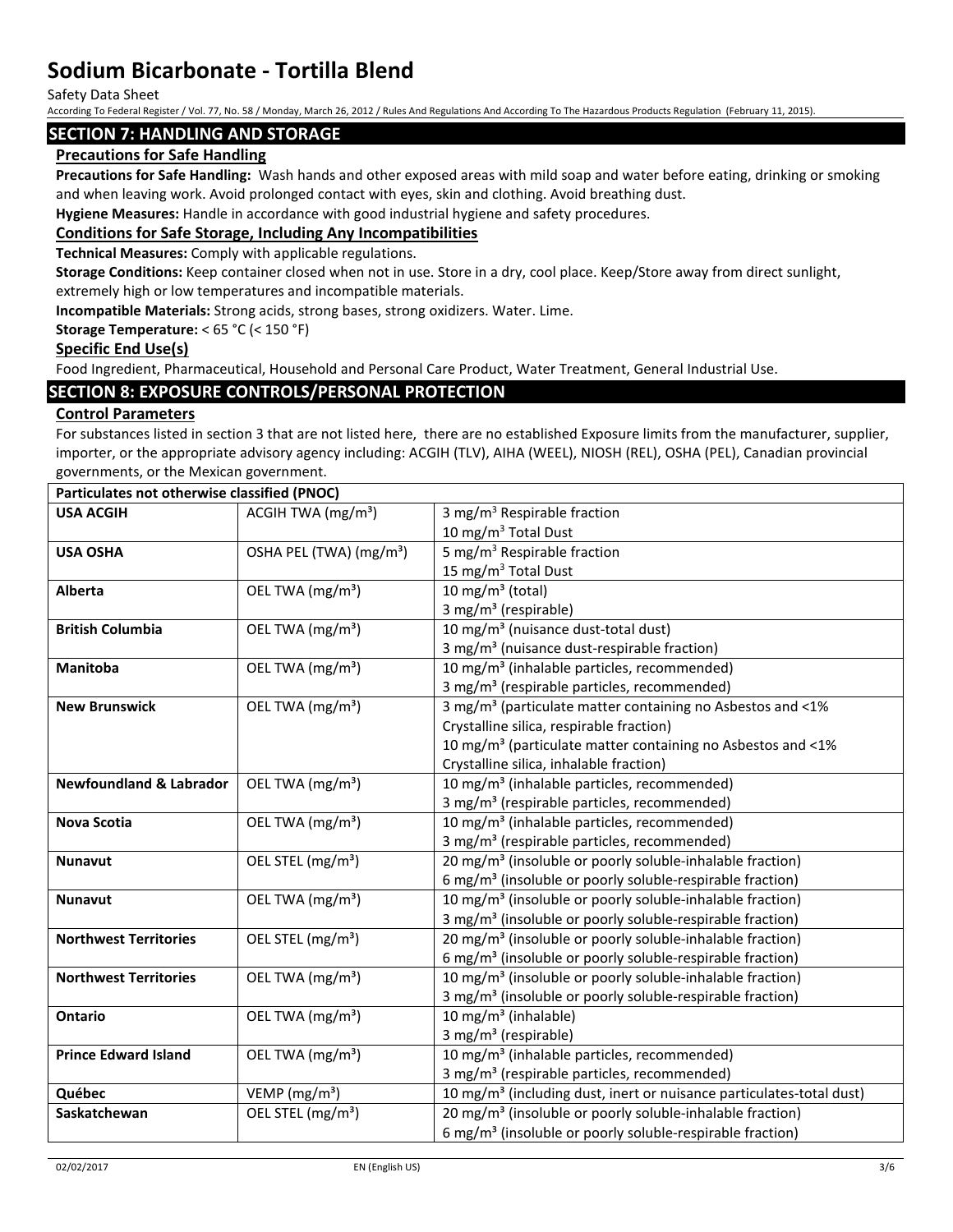Safety Data Sheet

According To Federal Register / Vol. 77, No. 58 / Monday, March 26, 2012 / Rules And Regulations And According To The Hazardous Products Regulation (February 11, 2015).

| Saskatchewan | OEL TWA (mg/m <sup>3</sup> ) | <sup>1</sup> 10 mg/m <sup>3</sup> (insoluble or poorly soluble-inhalable fraction) |
|--------------|------------------------------|------------------------------------------------------------------------------------|
|              |                              | 3 mg/m <sup>3</sup> (insoluble or poorly soluble-respirable fraction)              |

### **Exposure Controls**

**Appropriate Engineering Controls:** For occupational/workplace settings: Emergency eye wash fountains and safety showers should be available in the immediate vicinity of any potential exposure. Ensure adequate ventilation, especially in confined areas. Ensure all national/local regulations are observed.

**Personal Protective Equipment:** For occupational/workplace settings and bulk quantities: Gloves. Protective clothing. Protective goggles.



**Materials for Protective Clothing:** For occupational/workplace settings: Chemically resistant materials and fabrics.

**Hand Protection:** For occupational/workplace settings: Wear protective gloves.

**Eye Protection:** For occupational/workplace settings: Chemical safety goggles.

**Skin and Body Protection:** Wear suitable protective clothing.

**Respiratory Protection:** If exposure limits are exceeded or irritation is experienced, approved respiratory protection should be worn. In case of inadequate ventilation, oxygen deficient atmosphere, or where exposure levels are not known wear approved respiratory protection.

| protection.                                                  |                                    |
|--------------------------------------------------------------|------------------------------------|
| Other Information: When using, do not eat, drink or smoke.   |                                    |
| <b>SECTION 9: PHYSICAL AND CHEMICAL PROPERTIES</b>           |                                    |
| <b>Information on Basic Physical and Chemical Properties</b> |                                    |
| <b>Physical State</b>                                        | Solid                              |
| Appearance                                                   | White, crystalline powder          |
| Odor                                                         | None                               |
| <b>Odor Threshold</b>                                        | Not available                      |
| рH                                                           | 8.2 (1% Solution)                  |
| <b>Evaporation Rate</b>                                      | Not available                      |
| <b>Melting Point</b>                                         | Not available                      |
| <b>Freezing Point</b>                                        | Not available                      |
| <b>Boiling Point</b>                                         | Not available                      |
| <b>Flash Point</b>                                           | Not available                      |
| <b>Auto-ignition Temperature</b>                             | Not available                      |
| <b>Decomposition Temperature</b>                             | Not available                      |
| Flammability (solid, gas)                                    | Not available                      |
| <b>Lower Flammable Limit</b>                                 | Not available                      |
| <b>Upper Flammable Limit</b>                                 | Not available                      |
| <b>Vapor Pressure</b>                                        | Not available                      |
| Relative Vapor Density at 20°C                               | Not available                      |
| <b>Relative Density</b>                                      | Not available                      |
| <b>Specific Gravity / Density</b>                            | 62 lb/ft3 (993 kg/m3)              |
| <b>Specific Gravity</b>                                      | Not available                      |
| Solubility                                                   | Water: 8.6 g/100ml @ 20 °C (68 °F) |
| <b>Partition Coefficient: N-Octanol/Water</b>                | Not available                      |
| <b>Viscosity</b>                                             | Not available                      |
| <b>SECTION 10: STABILITY AND REACTIVITY</b>                  |                                    |

**Reactivity:** Hazardous reactions will not occur under normal conditions.

**Chemical Stability:** Stable under recommended handling and storage conditions (see section 7).

**Possibility of Hazardous Reactions:** Hazardous polymerization will not occur.

**Conditions to Avoid:** Direct sunlight, extremely high or low temperatures, and incompatible materials.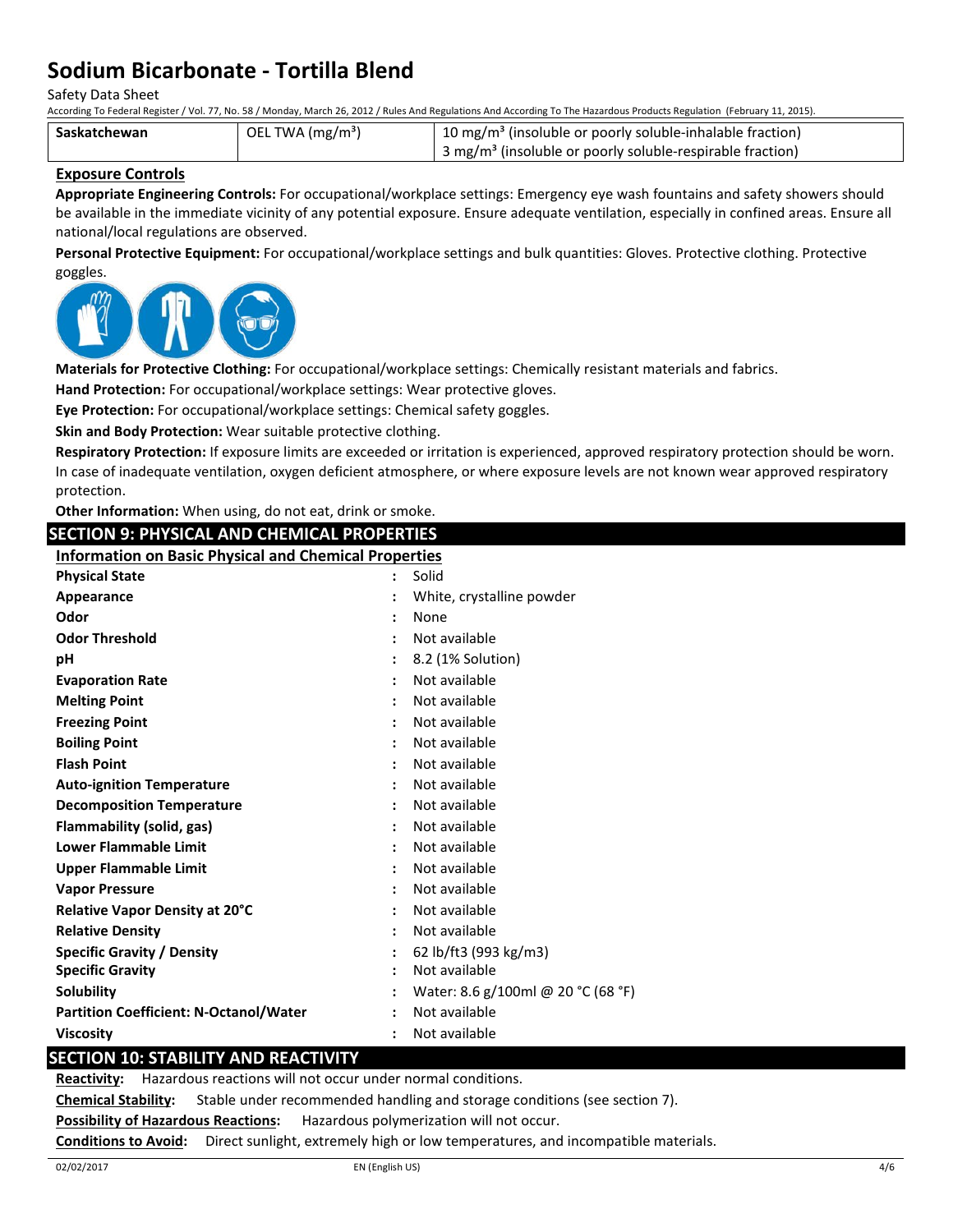Safety Data Sheet

According To Federal Register / Vol. 77, No. 58 / Monday, March 26, 2012 / Rules And Regulations And According To The Hazardous Products Regulation (February 11, 2015).

**Incompatible Materials:** Strong acids, strong bases, strong oxidizers. Water. Lime.

**Hazardous Decomposition Products:** None known. At high temperature may liberate toxic gases.

# **SECTION 11: TOXICOLOGICAL INFORMATION**

**Information on Toxicological Effects - Product**

**Acute Toxicity (Oral):** Not classified

**Acute Toxicity (Dermal):** Not classified **Acute Toxicity (Inhalation):** Not classified

**LD50 and LC50 Data:** Not available

**Skin Corrosion/Irritation:** Not classified

**pH:** 8.2 (1% Solution)

**Eye Damage/Irritation:** Not classified

**pH:** 8.2 (1% Solution)

**Respiratory or Skin Sensitization:** Not classified

**Germ Cell Mutagenicity:** Not classified

**Carcinogenicity:** Not classified

### **Specific Target Organ Toxicity (Repeated Exposure):** Not classified

**Reproductive Toxicity:** Not classified

**Specific Target Organ Toxicity (Single Exposure):** Not classified

**Aspiration Hazard:** Not classified

**Symptoms/Injuries After Inhalation:** Prolonged exposure may cause irritation.

**Symptoms/Injuries After Skin Contact:** Prolonged exposure may cause skin irritation.

**Symptoms/Injuries After Eye Contact:** May cause slight irritation to eyes.

**Symptoms/Injuries After Ingestion:** Large doses may produce systemic alkalosis and expansion in extracellular fluid volume with edema.

**Chronic Symptoms:** None expected under normal conditions of use.

# **Information on Toxicological Effects - Ingredient(s)**

**LD50 and LC50 Data:**

**Sodium bicarbonate (144-55-8)**

**LD50 Oral Rat** 7334 mg/kg

# **SECTION 12: ECOLOGICAL INFORMATION**

**Toxicity**

**Ecology - General:** Not classified.

| Sodium Bicarbonate - Tortilla Blend (144-55-8) |                         |  |  |
|------------------------------------------------|-------------------------|--|--|
| LC50 Fish 1                                    | 7100 mg/l Bluegill      |  |  |
| EC50 Daphnia 1                                 | 4100 mg/l Daphnids      |  |  |
| LC50 Fish 2                                    | 7700 mg/l Rainbow Trout |  |  |

### **Persistence and Degradability**

**Sodium Bicarbonate - Tortilla Blend (144-55-8) Persistence and Degradability | Not established.** 

### **Bioaccumulative Potential**

**Sodium Bicarbonate - Tortilla Blend (144-55-8)**

**Bioaccumulative Potential** Not established.

**Mobility in Soil** Not available

## **Other Adverse Effects**

**Other Information:** Avoid release to the environment.

## **SECTION 13: DISPOSAL CONSIDERATIONS**

**Waste Disposal Recommendations:** Dispose of contents/container in accordance with local, regional, national, territorial, provincial, and international regulations.

**Ecology - Waste Materials:** Avoid release to the environment.